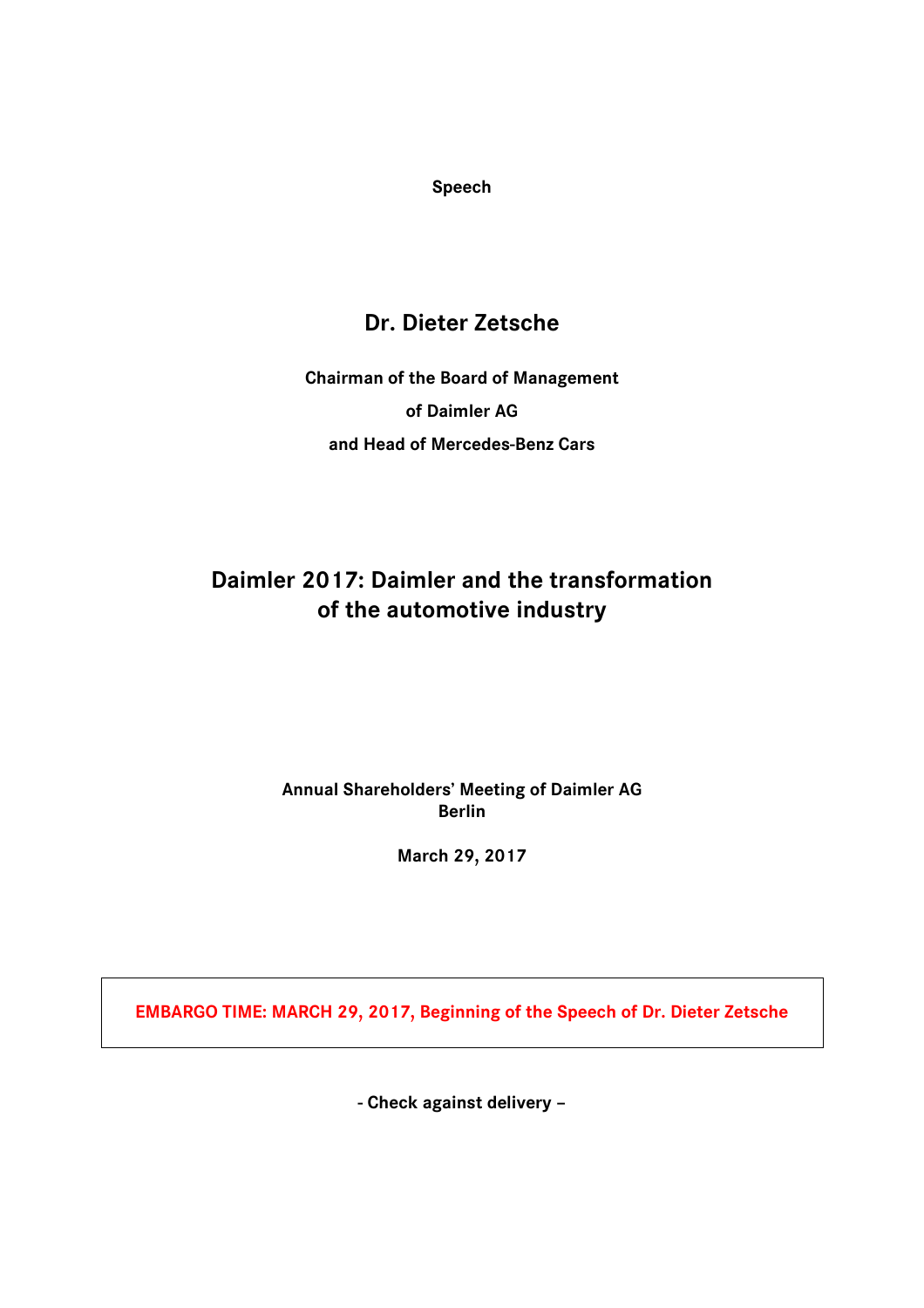### **Content**

| Introduction                               |    |
|--------------------------------------------|----|
| Electric drive and combustion engines      |    |
| Self-driving vehicles and driving pleasure | 4  |
| Shared mobility and growth                 | 5  |
| People and machines                        | 6  |
| Autonomy and partnerships                  |    |
| Perfection and the startup spirit          | 8  |
| Conclusion                                 | 10 |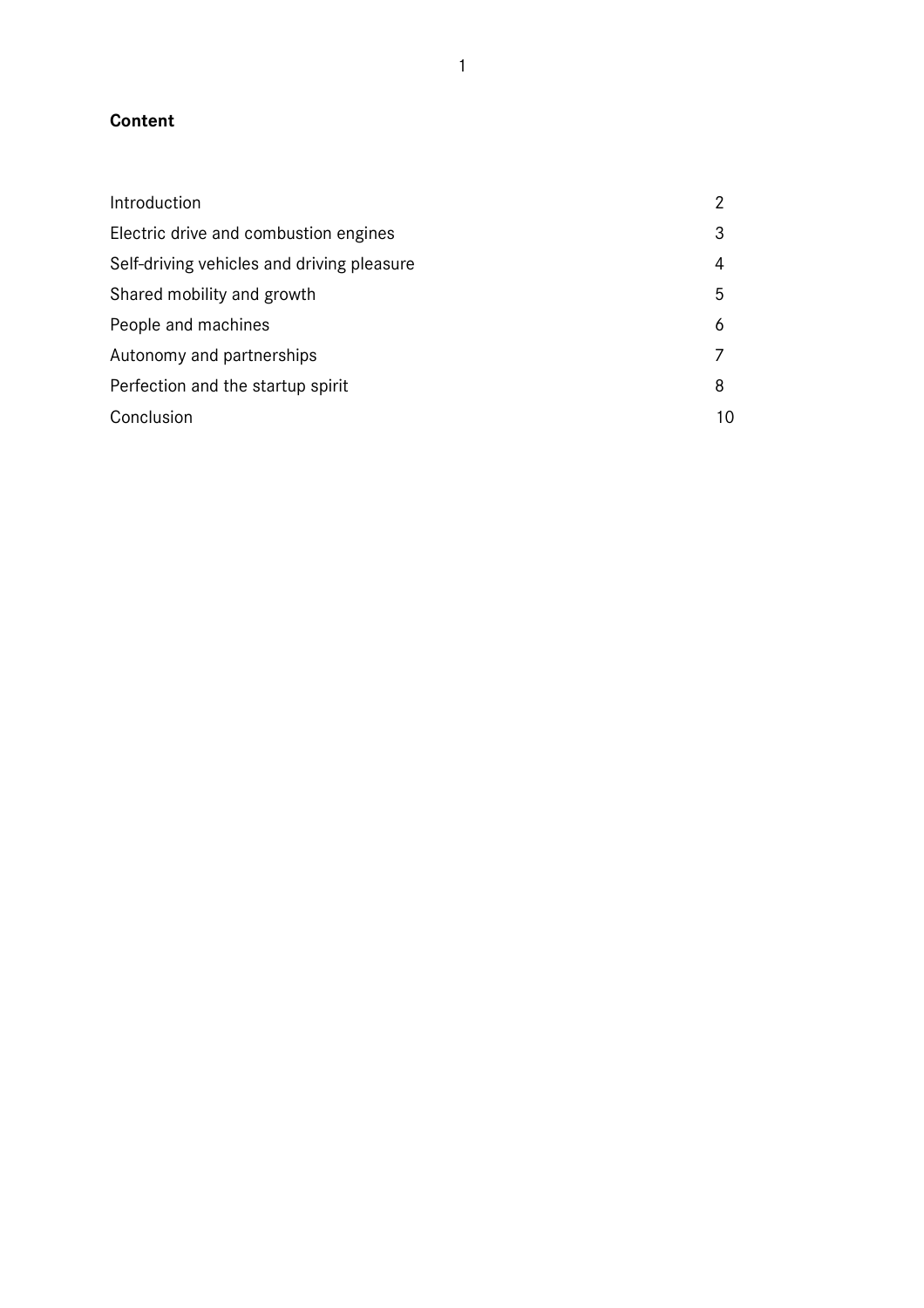#### **Introduction**

Ladies and gentlemen:

welcome to the Annual Shareholders' Meeting of your company!

The ideas, the skills and dedication of our workforce have made Daimler into a pioneer of mobility for more than 130 years. But we have never been as successful. We have set new records for sales, revenue, and earnings, and our profitability was at the targeted level once again. With regard to Mercedes-Benz, we have already accomplished what we set out to achieve by 2020 — namely, to make Mercedes-Benz the number one automaker in the premium segment. So I would like to start by sincerely thanking all of our employees for their untiring dedication and outstanding work!

You, our shareholders, also profit from the success of the company, as this year Daimler will pay out a total dividend of €3.5 billion. With a dividend yield of 4.6 percent, our shares remain a very attractive investment. We demonstrated once again in 2016: The combination of financial strength and innovativeness is stronger than ever at Daimler. The capital market has also taken notice of this, as both Standard & Poor's and Moody's recently raised our credit rating.

At the same time, we initiated the biggest transformation in our company history last year. Daimler continues to evolve from a position of strength in order to better serve the interests of the next generation of customers, employees and shareholders. This is the most fascinating process imaginable — and the most challenging as well. Nevertheless, we on the Board of Management are well prepared for it. For example, with Britta Seeger, Ola Källenius and Martin Daum, Daimler has appointed outstanding people to three key executive management positions. Together with our 282,000 colleagues, we are shaping the transformation of our industry in order to become even more successful.

At the moment, it appears that the future of the automotive industry will primarily be marked by opposites such as electric drive versus combustion engines, autonomous driving versus driving pleasure, vehicle ownership versus shared mobility and humans versus robots. We, however, do not view these things as contradictory. At Daimler, we are convinced that mobility will simply become even more multifaceted. It is necessary to do one thing without stopping with the other. That's why we are strengthening both: the new and the old. This is what I'd like to talk to you about today.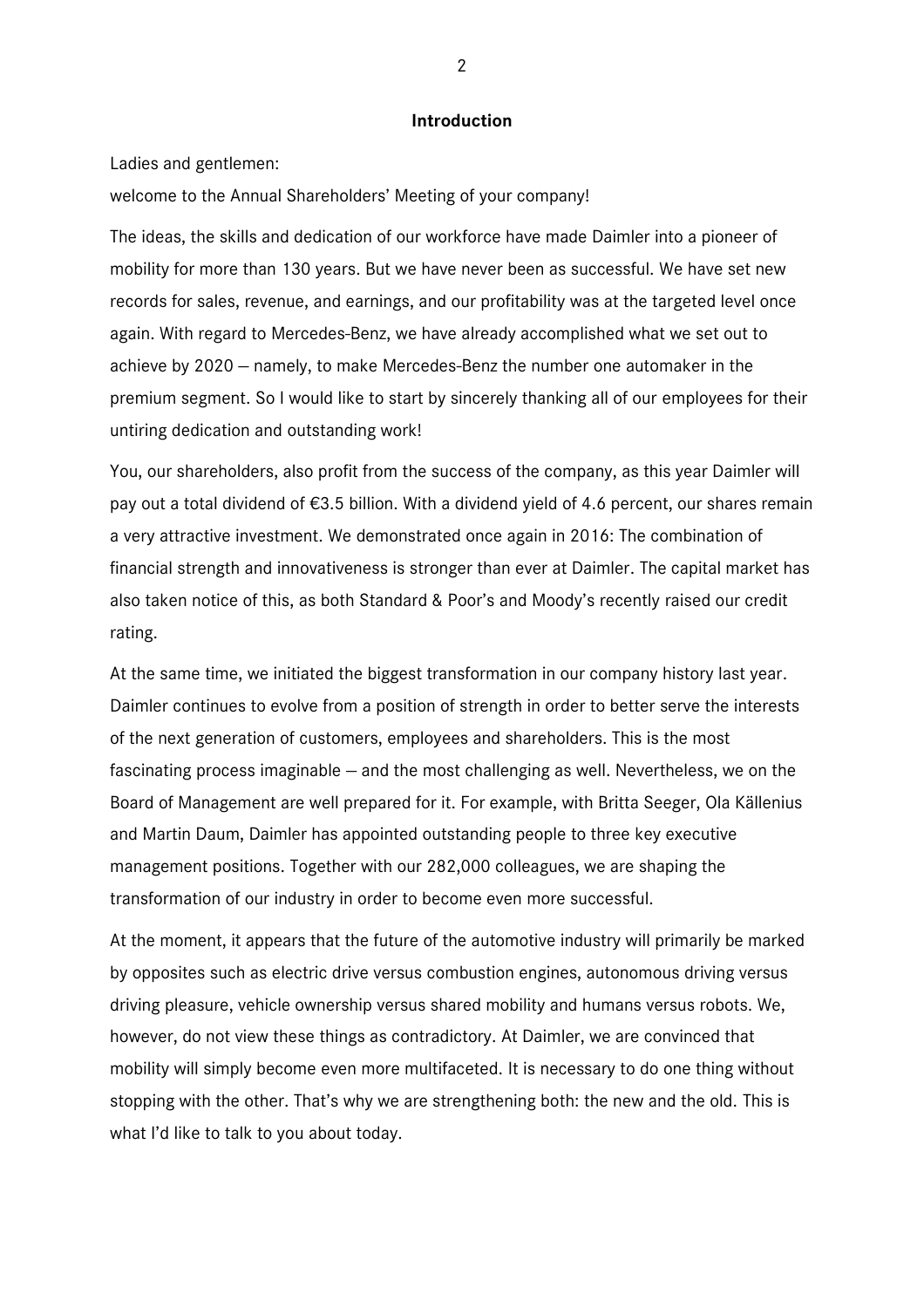#### **Electric drive and combustion engines**

Let us begin where the transformation at Daimler is the most tangible — with our products. Our strategy focuses on emission-free driving. We are taking major steps forward here as we continue to move closer to achieving that goal. We will invest 10 billion euros in the expansion of our electric fleet over the next few years. Between now and 2022, we will launch series production of more than ten new electric vehicles — from a smart to a large SUV. With our EQ brand, we are creating an entire ecosystem for electric mobility.

However, no one can say for certain today when exactly electric motors will replace conventional combustion engines as the dominant drive system in the market. Nevertheless, going forward, we must do everything we can to further reduce  $CO<sub>2</sub>$  emissions. That's why efficient combustion engines will be an important part of the solution for a transitional period. It's also a fact that modern diesel engines emit much less  $CO<sub>2</sub>$  than gasoline engines.

You've likely heard that the state attorney's office in Stuttgart launched an investigation into the activities of certain Daimler employees last week. Naturally, we are fully cooperating with all authorities. I would like to stress the fact that neither the Federal Motor Transport Authority nor the Federal Transport Ministry reported any violations of applicable law after they conducted tests with our vehicles.

Diesel engines have been a topic of discussion in our industry for one-and-a-half years now. It's also quite understandable that the discrepancies between emissions in the lab and emissions on the road have led to many questions. That's why it's all the more important to have clear regulations and transparent and realistic testing procedures. We've been promoting both of these aspects for quite some time.

Irrespective of those issues, we continue to work systematically on the further improvement of our high-tech engines. Just over five years ago, we decided to establish a new engine family. The first of these engines premiered last year in the E-Class, making us the first manufacturer to launch diesel vehicles that already comply with the emission limits that aren't scheduled to go into effect in the EU until September 2017.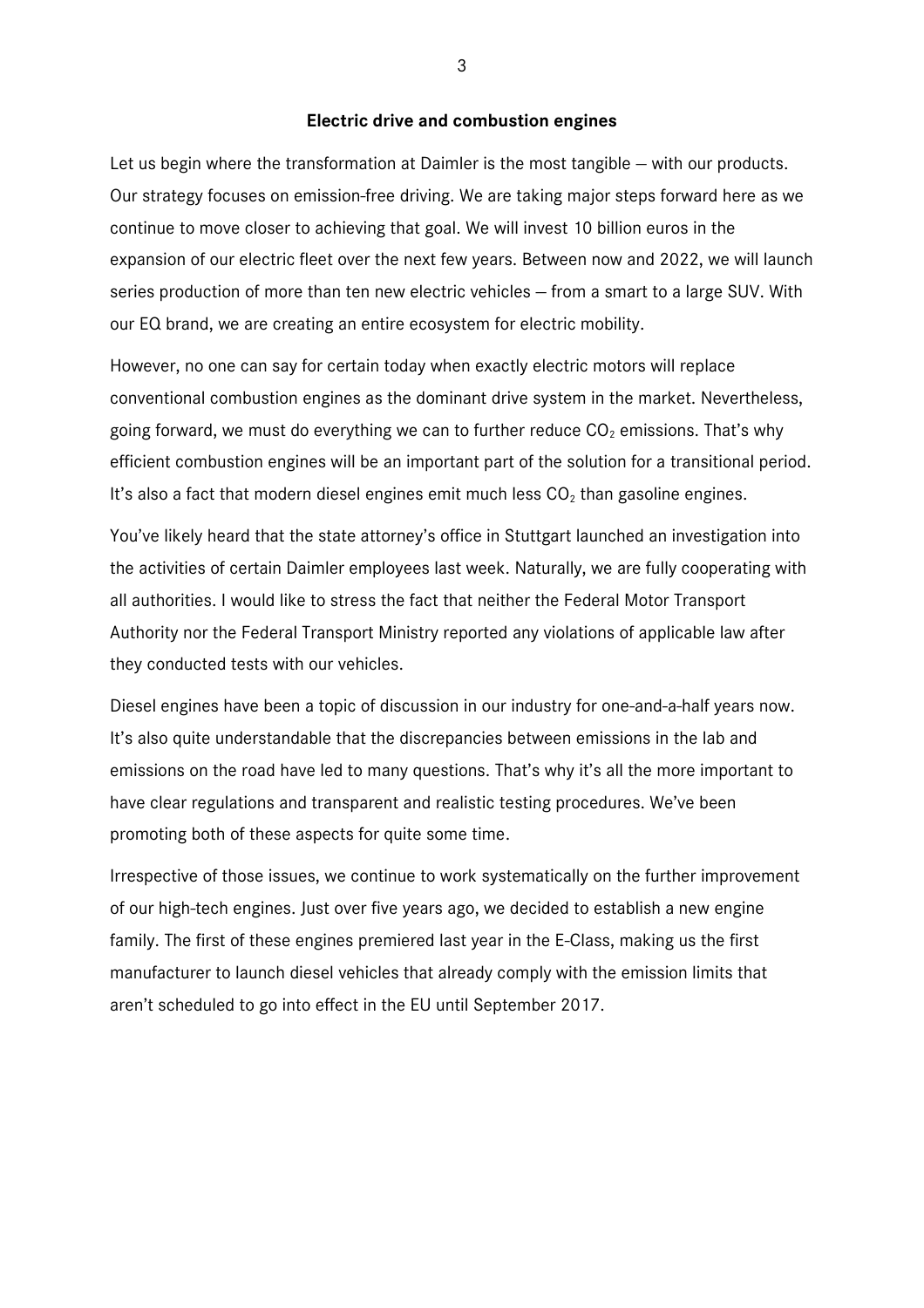The plug-in hybrid represents a key technology for bridging the gap as we move toward electric mobility, and this technology is already having an impact today. Mercedes already offers eight plug-in hybrid models, and more will follow. We believe in the simple principle: Alternative drive systems must be attractive drive systems. If we want to ensure a successful automotive energy transition, then we shouldn't discriminate politically against combustion engines, but instead make electric drive more attractive. We at Daimler can do that. Today, we already have the technology to develop electric automobiles that have a range not much shorter than that of a combustion-engine car, but which in some respects also offer even greater driving pleasure.

Battery technology has reached a point that would have been difficult even for experts to imagine just a few years ago. In fact, even a heavy-duty electric truck can now achieve a range of up to 200 kilometers. We are demonstrating this with our Urban eTruck. In the future, electric vans and trucks will be used to deliver food and other goods to people, because urbanization is increasing around the globe and greater restrictions are being put on vehicle access to inner cities. That's why we will launch a small production series of the Urban eTruck on the market before the year is out. And just yesterday, Mercedes-Benz Vans announced a strategic partnership with the logistics company, Hermes. We will supply Hermes with 1,500 electric vans by the year 2020.

#### **Self-driving vehicles and driving pleasure**

However, the radical transformation in the auto industry goes far beyond new drive systems. The automobile has always been more than simply a means of transportation. Do you remember the feeling you had when you received your first driver's license? It was your entry ticket to a wider world. Autonomous driving opens up yet another new dimension of individual freedom. How does it do that?

On average, you spend two and a half years of your life in a car. Part of this time is pure fun. For the rest of the time, the autonomous car will give us the option of working, relaxing or being entertained while we're on the road. This means you have a choice. Do you want to enjoy the journey as a passenger, or would you prefer to take over control of the car yourself? We're not going to abolish the steering wheel. And I promise you, we will always build cars whose steering wheels you won't really want to let go of.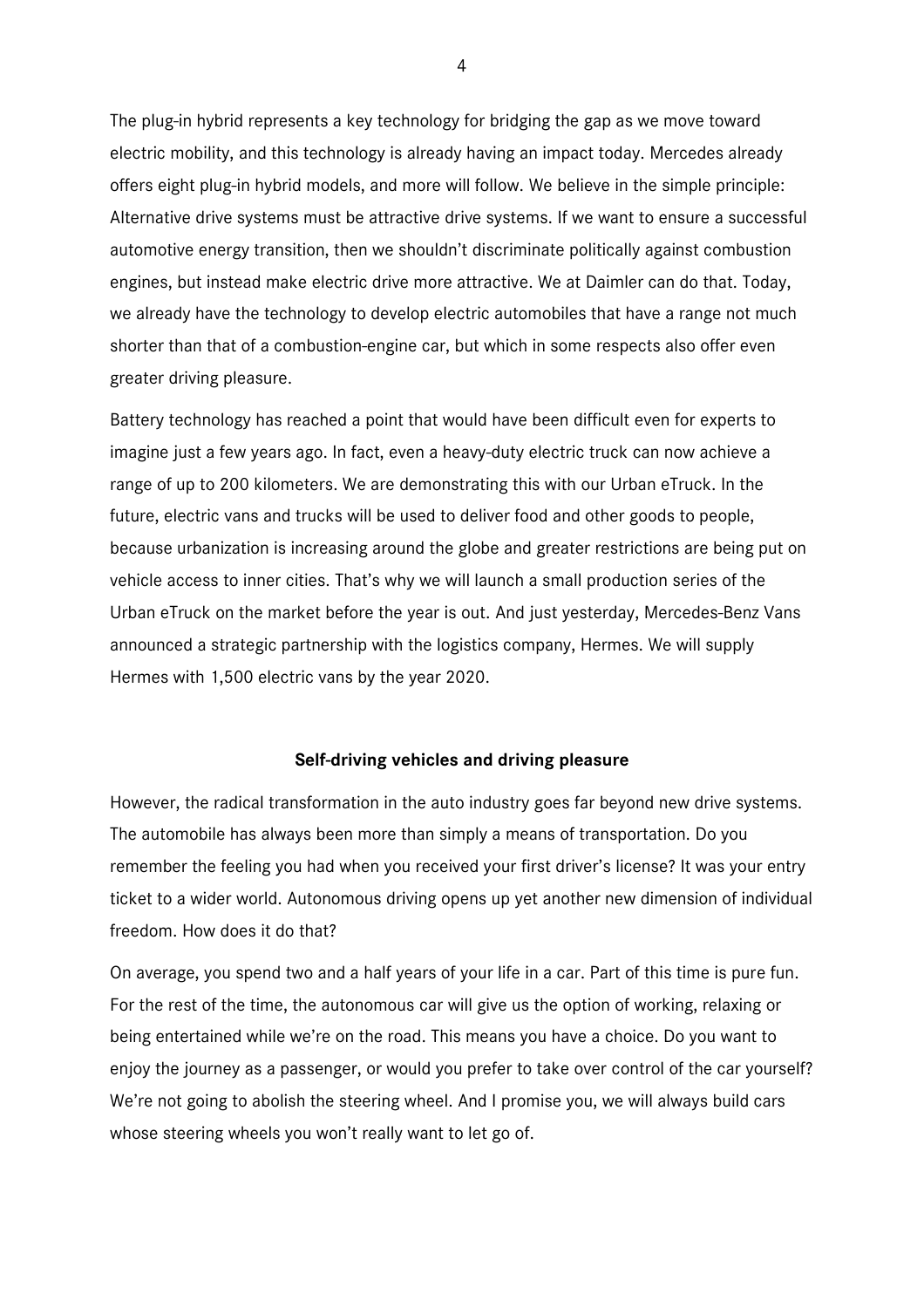But in the future, the autonomous electric car will also come to us via an app exactly when we need it. It could drive us to work, then take our laundry to the drycleaners, pick up our purchases from the supermarket, park outside the city, and later on pick us up from work. Autonomous cars also restore mobility to elderly people or people with disabilities. And they make road traffic safer. You can already experience many aspects of autonomous driving today. Our production cars already independently change lanes, apply the brakes in an emergency, and park themselves.

And because the public focuses mainly on cars when the topic of autonomous driving is being discussed, I'd like to emphasize that our trucks and buses are also pioneers of autonomous driving in their respective segments.

### **Shared mobility and growth**

Digital mobility services will be a further component of traffic in the big cities of tomorrow. Daimler is the global market leader in the field of flexible car sharing. We are expanding our activities here as well. In Munich we are testing car sharing with private cars. Meanwhile, mytaxi has the biggest app-based taxi network in Europe. And Mercedes pay will enable customers to conveniently pay for our services via smartphone in the future.

At this point you might be wondering, "Why should we be helping customers to no longer need cars of their own?" The decisive point is not what we want. The decisive point is what customers want. And they have differing preferences.

For some people, owning a car in a big city is of limited benefit. They prefer to use Daimler services such as moovel. This app gives them access to many different mobility options. However, in global terms, doing without a car is a fringe phenomenon. Most people would like to have a car of their own. And lots of them want one with the Mercedes star. That's why we've been posting record unit sales at Mercedes for the past four years in a row, month by month. In 2017 as well, we have so far been the leading premium brand — in China and around the world.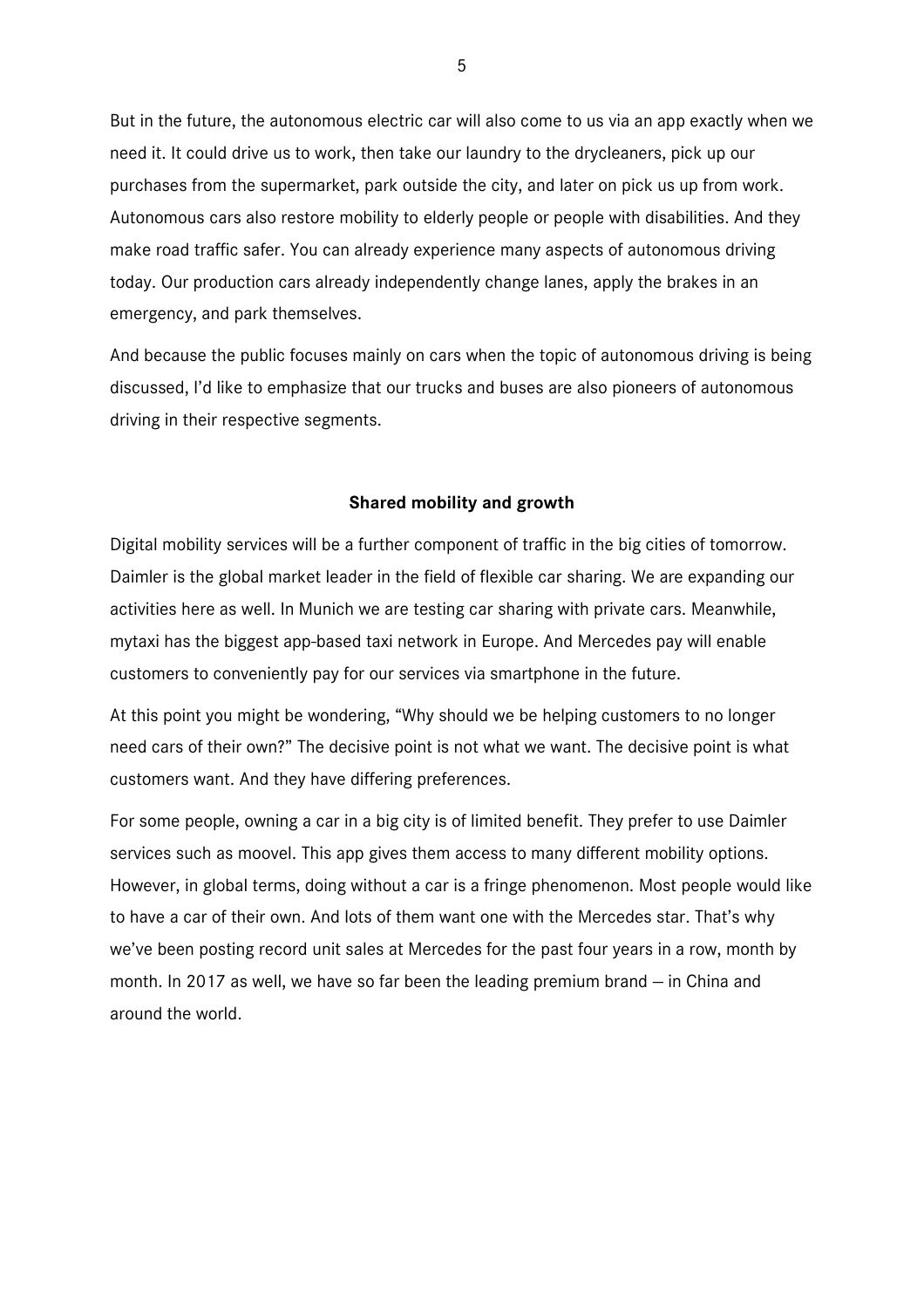What's more, if the popularity of the sharing economy continues to grow, luxury will become more affordable and thus accessible to more and more people. That's also good news for premium products. It means that our business continues to be a growth business. It's possible that about 100 million cars will be sold annually by 2025. That would be 20 percent more cars than are sold annually today. With the help of our financial services as well as via direct sales, we will strive to secure the largest possible piece of this pie for ourselves.

After all, at Daimler we offer both: emotional products that people want to own and innovative mobility concepts for those who don't necessarily want to have a car of their own.

Freight traffic is also in need of intelligent concepts. With our Vision Van, we are linking up the entire delivery process. The Vision Van is equipped with a fully automated cargo area. It takes only five minutes to load it up. The system uses data about the location in order to give the courier the right package at the right time. Delivery drones could also be utilized in this process. We think this approach could increase efficiency by 50 percent during the last mile of a delivery.

#### **People and machines**

The key to all of these future-oriented topics is the link between human and artificial intelligence. Today, the computer can already make medical diagnoses, formulate legal arguments — and bluff during poker games. The appropriate use of artificial intelligence could become an engine of growth for the economy, because it would boost productivity. Human beings could then concentrate on tasks that are beyond the abilities of artificial intelligence.

In 2013, researchers used a Japanese supercomputer in an attempt to simulate human brain processes. The computer needed 40 minutes to accomplish just one percent of what our brains achieve in one second. To put it another way, a human being outperforms the computer by a factor of 240,000. Of course, computer performance is progressing by leaps and bounds. But machines are still far from the intelligence in daily life that human beings possess.

Smart cooperation between humans and machines offers huge opportunities — for example, in our production plants. You can see what that looks like in practice today about 30 kilometers from here in Ludwigsfelde. That's where we build Sprinter vans. The assembly line used to be lined with mesh baskets and shelves full of materials. The workers had to search for individual parts, fetch them and install them. Today, robot carts bring the materials to each vehicle on the assembly line, fully autonomously and precisely in time with the rhythm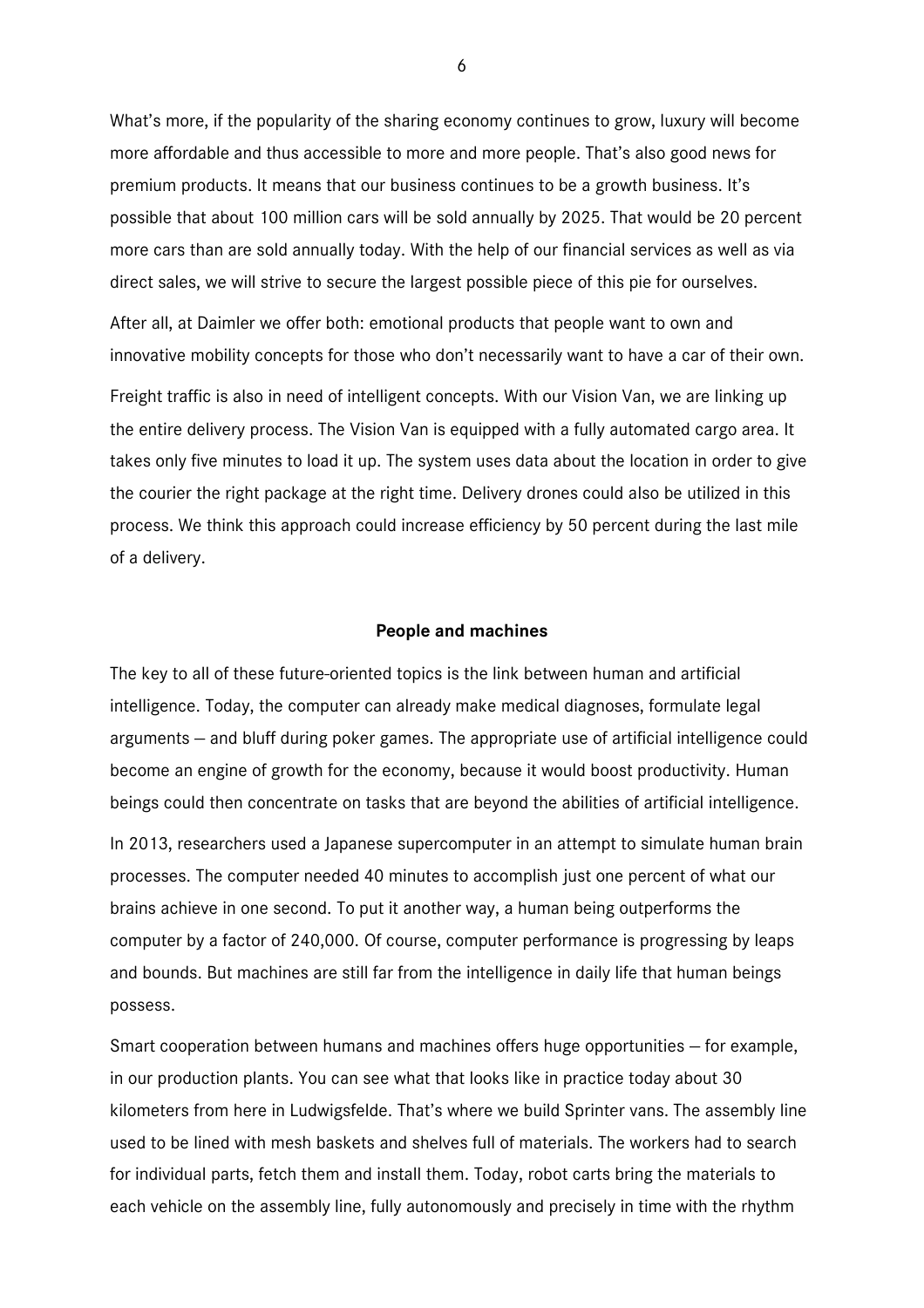of production. Workplaces are becoming more ergonomic. Our production workers now have shorter walking distances, are subject to less noise and enjoy greater safety along the assembly line. Besides, production times have been reduced and capacity utilization has been enhanced. Quality has reached a record high. To conclude, human beings and machines work most efficiently when they work hand in hand.

#### **Autonomy and partnerships**

However, it's also true that as a result of digitalization and electrification, some jobs will disappear over the long term. We have a clear policy regarding this development: We're not protecting any job profiles. Our priority is to protect our employees. And our production facilities in Germany will continue to be the backbone of our global production network in the future. For example, we are investing about €500 million in our own battery production operations in the town of Kamenz in Saxony.

Basically, we want to have control over what differentiates us from the competition. In other areas, we are increasingly cooperating with other companies.

For instance, we are partnering with a series of manufacturers to create a high-powered network of fast charging stations in Europe. And we are working together with ChargePoint to develop new products and services in the area of e-mobility. Both of these measures will help to establish electric cars more rapidly in the mass market. Another example is HERE. We acquired this specialist company for highly precise digital maps together with BMW and Audi. Meanwhile, some other companies have also invested in HERE and will contribute their own expertise. By combining our strengths, we will further develop this key technology for autonomous driving.

The reasoning behind these projects is simple. Building cars is like a decathlon. Anyone who wants to be in the lead on a sustained basis has to master many disciplines. In some disciplines, we've been strong for decades, and we are continuing to enhance our leadership. In others, we are continuously learning. To do that, we need openness, a desire for change, and readiness to cooperate.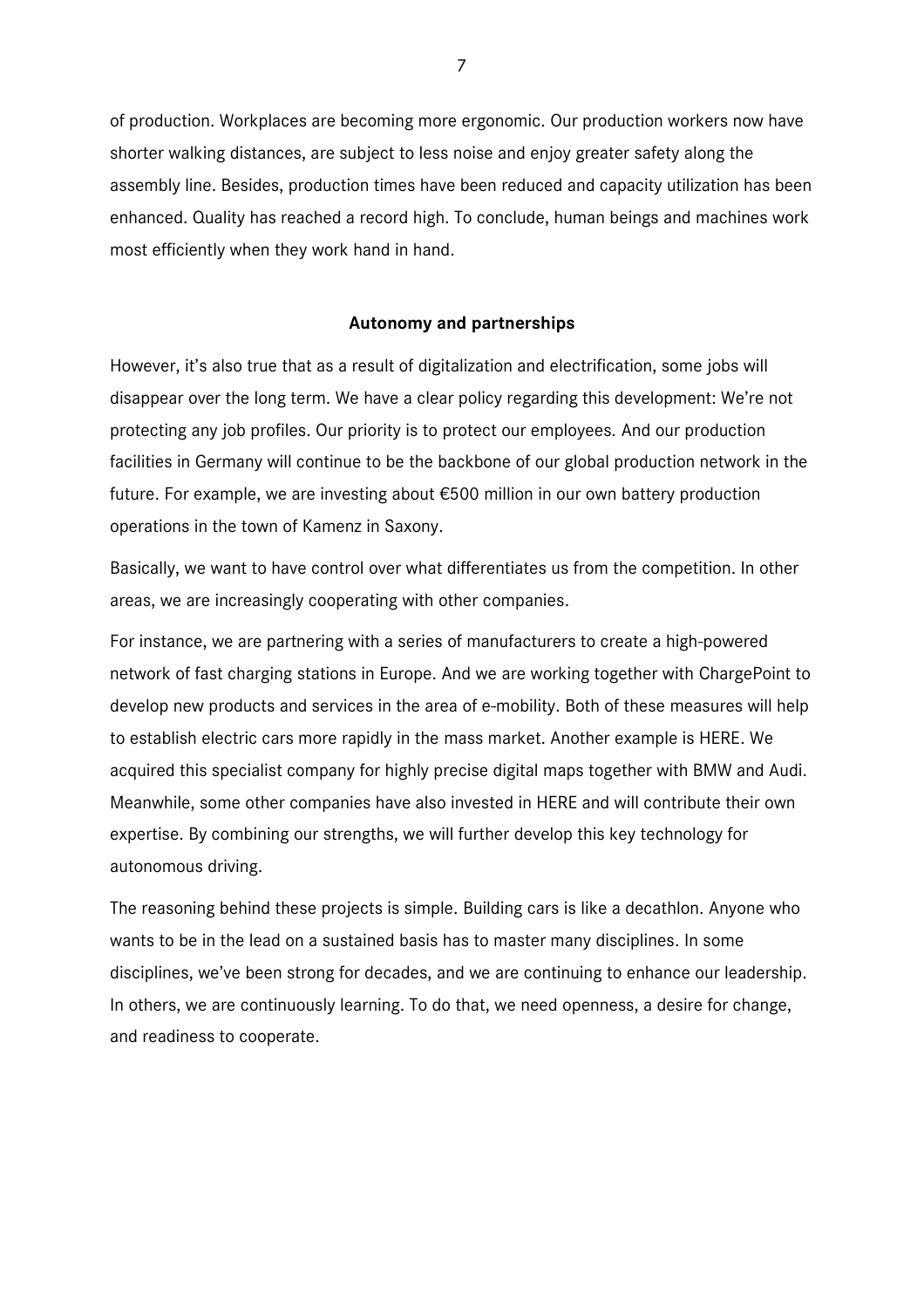These qualities are in demand not only in the auto industry but also, today more than ever, throughout our entire economy and society. In many countries, 2017 is an election year. And this raises important questions: Do we want to regress to a Europe of small nation states, or move forward together toward a better union? Will we allow radical voices to provoke us, or do we have the strength to integrate others? Will we commit ourselves to nationalism and protectionism, or to freedom and free trade?

As citizens, each of us must answer these questions for himself or herself. But on behalf of Daimler, I would simply like to remind you that growth and prosperity thrive through cooperation rather than isolation. This is the attitude that has made your company strong. And that's why I count on your agreement as we continue to openly stand up for these values in the future.

#### **Perfection and the startup spirit**

Ladies and gentlemen,

please let me address one final topic in which we need to resolve an apparent contradiction. Perfection and a pioneering spirit are not a matter of "either/or" - we are strengthening both aspects.

Instead of explaining why something is impossible or at least unlikely, but in any case too expensive, we want to give good ideas better opportunities. Willingness to take risks is not exactly a typical strength of large companies. We have entire departments that deal with risk management. And that's a good thing, because hundreds of thousands of jobs are at stake. That's why in some areas we are continuing to avoid all risks. In our production plants, we have our zero-error target. In our Mercedes cars, what counts is absolute perfection.

We make the same claim concerning integrity and compliance. We are constantly working to embed our shared understanding of ethically correct behavior even more strongly within our company. You can see that in our training programs, for example. Last year alone, almost 73,000 of our employees participated in training courses devoted to integrity and compliance. About half of those employees received training in antitrust law. At the end of 2016, KPMG successfully concluded its investigation of our compliance program with regard to antitrust law. But compliance is a never-ending topic. That's why we're continuously improving our compliance systems in order to further minimize the risk of misconduct.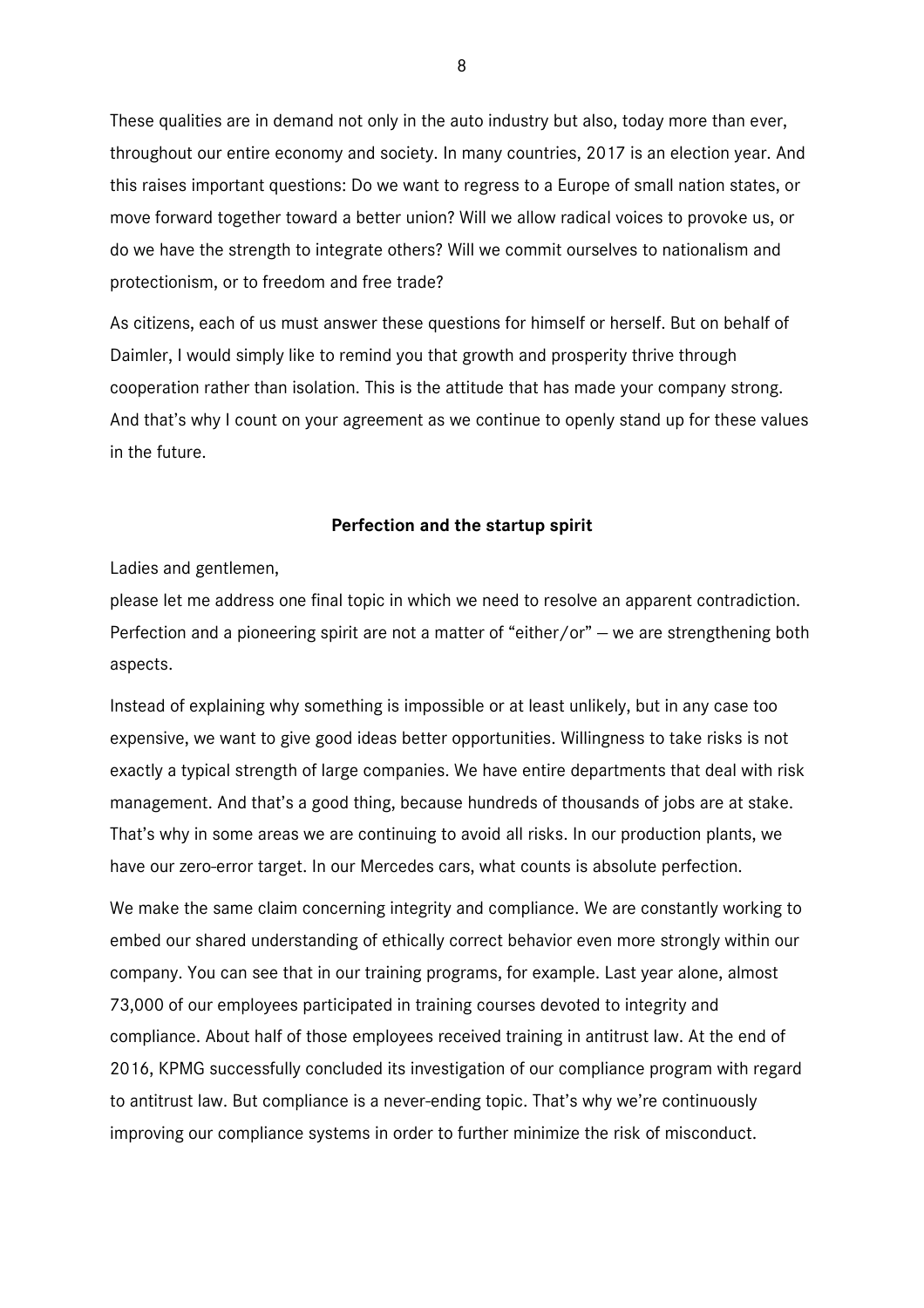However, in terms of the technologies of tomorrow, the biggest risk for jobs would be posed if our company were to hold fast to the status quo. That's why we've organized small teams at Daimler that work in the same way as startups, with short decision-making paths and lots of freedom to develop. But that alone is not enough. The entire Group has to keep moving forward. That was one of the reasons why we launched the Leadership 2020 program.

Before that, we would probably have done things as follows: The Board of Management would have defined a set of measures. Those measures would have been announced throughout the organization. And everyone would have implemented them — or not. But cultural change cannot be brought about on command. And that's why we worked the other way around in Leadership 2020. We gave up control. And a team of international colleagues from various units and different levels of the hierarchy took the initiative. The ideas they came up with far exceeded our expectations.

Now we're in the middle of their implementation. For example, 20 percent of our employees will be working in swarm organizations in the foreseeable future. We are promoting the pioneering spirit of our workforce by providing venture capital for the implementation of new ideas. And in the future, a maximum of two hierarchy levels will be involved in making decisions. These examples are only the beginning. In the future, the changes at Daimler will go even deeper. And that's a good thing!

Of course, one might wonder why a company should change when it's already doing so well. In the first place, I believe that every company can become better. In the second, the framework conditions are changing. New competitors are demanding a new spirit of cooperation. New technologies are requiring new skills. And a new generation of talented young people is calling for a new corporate culture. We are not reinventing ourselves just because we have to. We're doing it because we want to. In my entire career at Daimler, I've never before felt such a strong will to change.